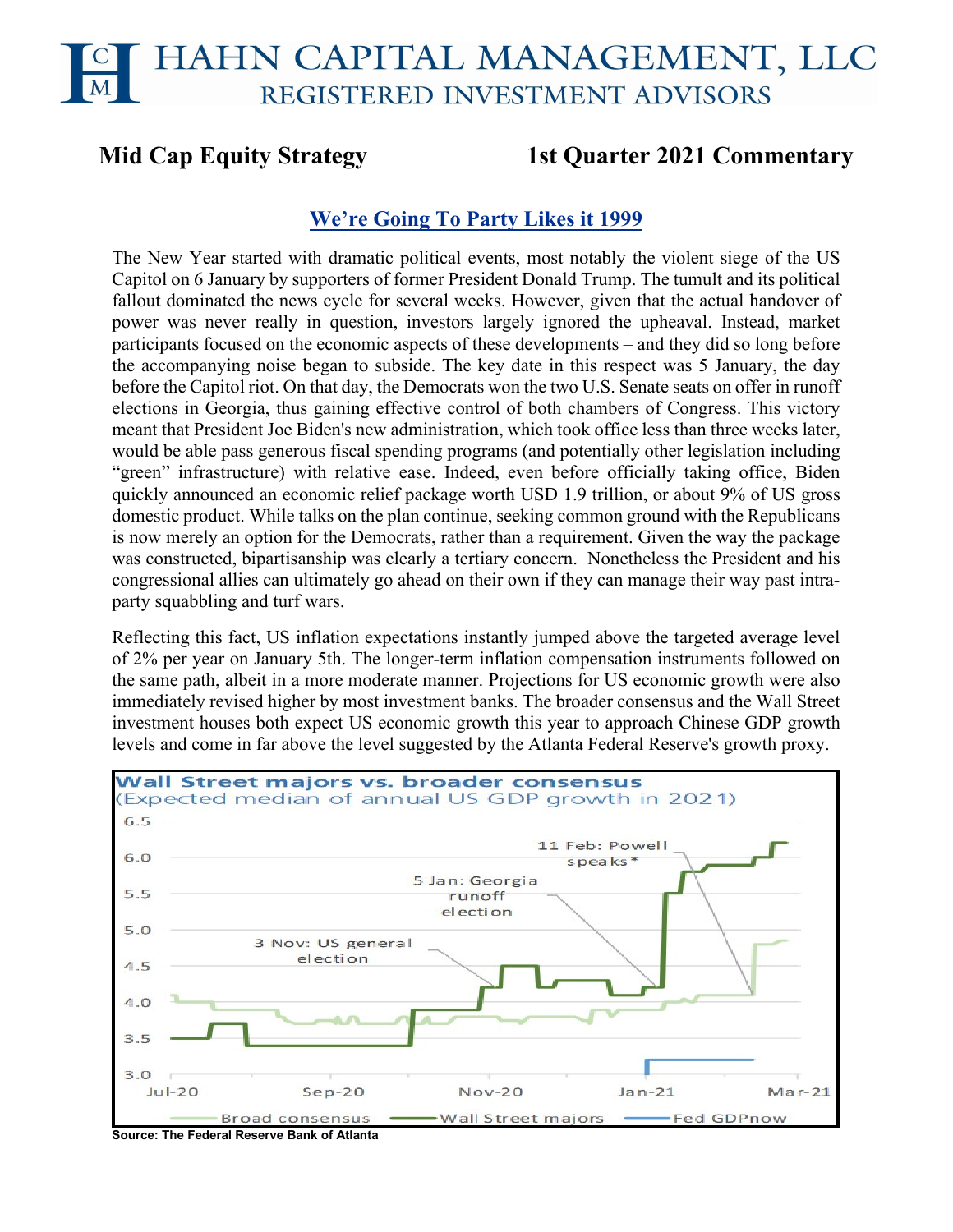Investors have reacted to the potential for economic normalization, including a return of moderate inflation in a perfectly logical way, by continually bidding up asset prices. Consequently, equity markets now trade in a range that discounts a very benign economic outlook, attaching full credibility to US economic policy in general and to the Federal Reserve in particular. We continue to maintain that, as long as this continues to be the case, financial markets should generally remain buoyant, at least over the medium term, and any drawdowns should prove temporary – like the brief downturn in January.

The U.S. economy is on a tear, reflecting what appears to be both a sustainable and durable recovery in demand across the vast majority of economic sectors. US retail sales in January jumped 5.3% from December, compared to a consensus forecast for 1.1% gain. The January gain is most welcome because much of it occurred amid the disconcerting media coverage of the Capitol riots, and before the announcement (let alone the passage) of the latest USD 1.9 trillion pandemic relief bill (although it includes the impact of the USD 464 billion in handouts included in the last bill, passed in December of last year). These developments bode very well for overall economic growth going forward, as retail sales tend to lead and match the overall performance of gross domestic product by about three months.



**Source: U.S. Department of Commerce**

Adding even more positivity to the rosy top-down macro picture, the most recent corporate earnings season has triggered notable upward revisions of bottom-up expectations, after underestimating the hitherto strong rebound of last year. With about four-fifths of the companies having disclosed their fourth quarter earnings, the S&P 500 index earnings per share (EPS) rose about 6% year-on-year, compared to a consensus prediction for a 25% drop. A record 80% of the individual index members beat consensus forecasts, with all sectors surprising on the upside. About 70% of the companies also beat expectations for revenue per share, which rose close to 4% year-on-year, compared to a flat forecast.

As a result, analysts have had to revise higher their forecasts for the full-year. In fact, the subsequent month-on-month rise in the consensus revenue forecasts for the S&P 500 was the biggest since 2012 and comparable to the recovery from the Global Financial Crisis of 2008/2009.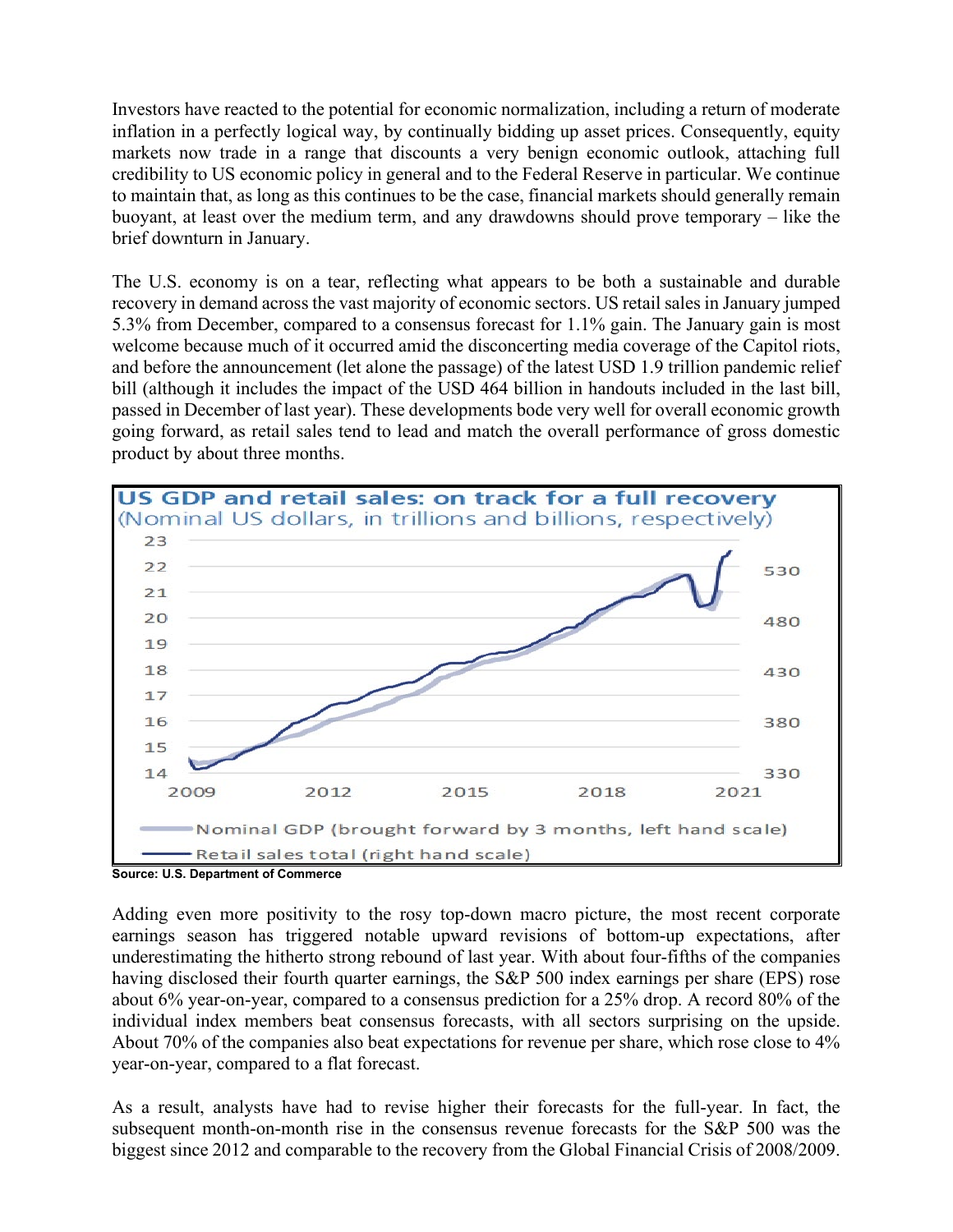



**Source: Bloomberg**

The message has come through to equity markets loud and clear: the economy is open for business, corporate investments will rise accordingly with a backdrop of continued massive fiscal and monetary stimulus paving the way for a wave of mergers & acquisitions, improving employment and ultimately consumer demand.

#### **Quarterly Performance**

Our 1<sup>st</sup> quarter 2021 return for the Hahn Capital Management Mid-Cap Value Composite was 10.79% gross of fees. For the quarter, we underperformed our primary benchmark, the Russell Mid-Cap Value Index, by 2.26 percentage points. For the quarter, sector allocations to Utilities (no holdings), Consumer Staples (no holdings), Healthcare and Financials (relative to the benchmark) contributed, while those to Information Technology, Consumer Discretionary, Energy (no holdings), Real Estate, Materials, Communication Services, Industrials and Cash detracted. The most significant relative performers during the quarter were SLM Corp.(SLM), Laboratory Corporation of America (LH), Albemarle (ALB), CBRE Group (CBRE), and EastWest Bancorp (EWBC), while the most significant underperformers were Ross Stores (ROST), Euronet Worldwide (EEFT), Equinx (EQIX), and Carters, Inc. (CRI).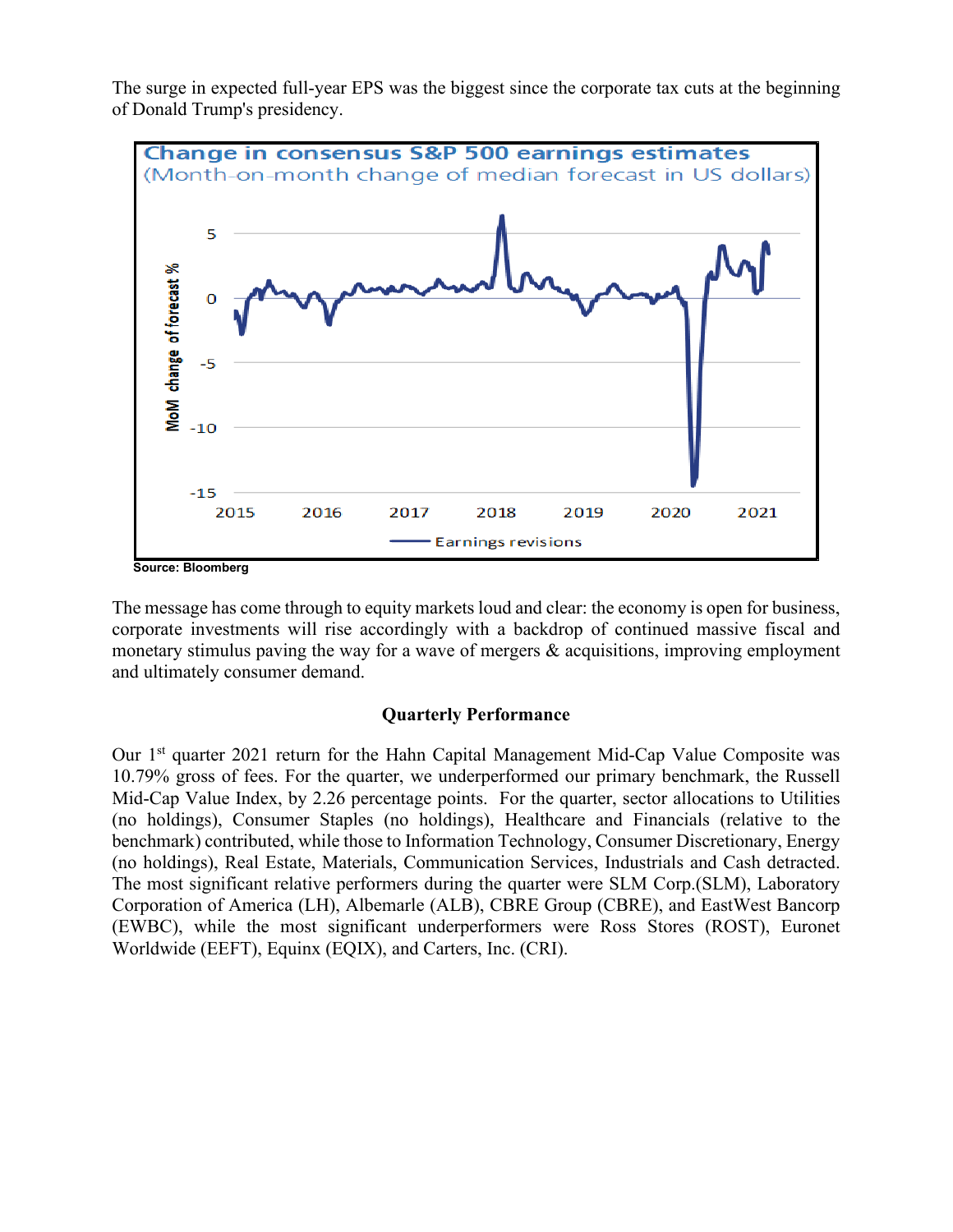| <b>BENCHMARK: Russell Midcap Value Index</b> |             |              |             |             |              |             |               |               |               |                |              |
|----------------------------------------------|-------------|--------------|-------------|-------------|--------------|-------------|---------------|---------------|---------------|----------------|--------------|
| <b>PORTFOLIO: Model Account</b>              |             |              |             |             |              |             |               |               |               |                |              |
|                                              | <b>PORT</b> | <b>BENCH</b> | <b>DIFF</b> | <b>PORT</b> | <b>BENCH</b> | <b>DIFF</b> | <b>SECTOR</b> | <b>STOCK</b>  | <b>ACTIVE</b> | <b>PASSIVE</b> | <b>TOTAL</b> |
| <b>GICS Sector</b>                           | Weight      | Weight       | Weight      | Return      | Return       | Return      | <b>SELECT</b> | <b>SELECT</b> | <b>CONTR</b>  | <b>CONTR</b>   | <b>CONTR</b> |
| <b>Real Estate</b>                           | 15.10%      | 9.81%        | 5.28%       | 8.35%       | 10.30%       | $-1.95%$    | $-0.14%$      | $-0.33%$      | $-0.47%$      | $0.00\%$       | $-0.47%$     |
| Industrials                                  | 16.55%      | 17.22%       | $-0.67%$    | 12.52%      | 13.66%       | $-1.14%$    | 0.01%         | $-0.18%$      | $-0.17%$      | $0.00\%$       | $-0.17%$     |
| <b>Financials</b>                            | 21.31%      | 15.84%       | 5.47%       | 27.25%      | 18.80%       | 8.44%       | 0.29%         | 1.59%         | 1.88%         | 0.01%          | 1.89%        |
| <b>Information Technology</b>                | 16.87%      | 9.71%        | 7.15%       | $-0.80%$    | 10.08%       | $-10.88%$   | $-0.22%$      | $-1.94%$      | $-2.16%$      | 0.00%          | $-2.16%$     |
| <b>Health Care</b>                           | 12.62%      | 7.67%        | 4.94%       | 10.01%      | 2.68%        | 7.33%       | $-0.56%$      | 0.99%         | 0.43%         | $0.00\%$       | 0.43%        |
| <b>Consumer Discretionary</b>                | 10.76%      | 12.39%       | $-1.63%$    | 6.00%       | 16.90%       | $-10.90\%$  | $-0.05%$      | $-1.20%$      | $-1.25%$      | 0.01%          | $-1.24%$     |
| <b>Materials</b>                             | 3.36%       | 7.61%        | $-4.24%$    | $-0.72%$    | 14.67%       | $-15.39%$   | $-0.10%$      | $-0.48%$      | $-0.58%$      | $0.00\%$       | $-0.58%$     |
| Energy                                       | $0.00\%$    | 4.14%        | $-4.14%$    | 0.00%       | 30.37%       | $-30.37%$   | $-0.64%$      | $0.00\%$      | $-0.64%$      | $0.00\%$       | $-0.64%$     |
| <b>Communication Services</b>                | 1.36%       | 4.49%        | $-3.13%$    | 1.62%       | 14.88%       | $-13.26%$   | $-0.04%$      | $-0.20%$      | $-0.24%$      | $0.00\%$       | $-0.24%$     |
| <b>Consumer Staples</b>                      | $0.00\%$    | 3.81%        | $-3.81%$    | 0.00%       | 8.82%        | $-8.82%$    | 0.16%         | $0.00\%$      | 0.16%         | $0.00\%$       | 0.16%        |
| <b>Utilities</b>                             | 0.00%       | 7.30%        | $-7.30\%$   | 0.00%       | 3.65%        | $-3.65%$    | 0.74%         | 0.00%         | 0.74%         | $0.00\%$       | 0.74%        |
| Cash                                         | 2.09%       | 0.00%        | 2.09%       | 0.03%       | 0.00%        | 0.03%       | $-0.28%$      | 0.00%         | $-0.28%$      | $0.00\%$       | $-0.28%$     |
| <b>Total Portfolio</b>                       |             |              |             | 10.49%      | 13.05%       | $-2.56%$    | $-0.82%$      | $-1.75%$      | -2.57%        | 0.01%          | -2.56%       |

## **Hahn Capital Quarterly Performance Attribution – 1Q 2021**

#### **Relative Performance by Stock – Quarter Ended March 31, 2021**

|                          | Quarter Ended 03/31/2021 - Portfolio vs Russell Midcap Value Index |       |  |                             |          |  |                          |                    |       |  |                            |          |  |
|--------------------------|--------------------------------------------------------------------|-------|--|-----------------------------|----------|--|--------------------------|--------------------|-------|--|----------------------------|----------|--|
| <b>Top Four Holdings</b> |                                                                    |       |  | <b>Bottom Four Holdings</b> |          |  | <b>Top Four Sectors</b>  |                    |       |  | <b>Bottom Four Sectors</b> |          |  |
| <b>Total Attribution</b> |                                                                    |       |  | <b>Total Attribution</b>    |          |  | <b>Total Attribution</b> |                    |       |  | <b>Total Attribution</b>   |          |  |
|                          | 1 EAST WEST BANCORP INC                                            | 0.91% |  | 1 ROSS STORES INC.          | $-0.87%$ |  |                          | 1 Financials       | 1.89% |  | 1 Information Technology   | $-2.16%$ |  |
|                          | 2 SLM CORP                                                         | 0.89% |  | 2 EURONET WORLDWIDE INC.    | $-0.77%$ |  |                          | 2 Utilities        | 0.74% |  | 2 Consumer Discretionary   | $-1.24%$ |  |
|                          | 3 LABORATORY CRP OF AMER HLDGS                                     | 0.82% |  | I 3 I EQUINIX INC           | $-0.58%$ |  |                          | 3 Health Care      | 0.43% |  | 3 Energy                   | $-0.64%$ |  |
|                          | 4 CBRE GROUP INC - A                                               | 0.61% |  | 4 CARTER'S INC              | $-0.53%$ |  |                          | 4 Consumer Staples | 0.16% |  | 4 Materials                | $-0.58%$ |  |

#### **HCM MID-CAP VALUE COMPOSITE PERFORMANCE HISTORY**

| % Annualized<br><b>Returns</b><br>As of 03/31/2021 | 1Q 2021   | 1 Year | <b>3 Years</b> | <b>5 Years</b> | <b>7 Years</b> | <b>10 Years</b> | <b>Since</b><br><b>Inception</b><br>$06 - 30 - 88$ |
|----------------------------------------------------|-----------|--------|----------------|----------------|----------------|-----------------|----------------------------------------------------|
| <b>HCM Gross</b><br>of Fees                        | 10.79%    | 68.49% | 12.89%         | $13.22\%$      | 10.00%         | 11.64%          | 14.12%                                             |
| <b>HCM Net</b><br>of Fees                          | 10.54%    | 67.01% | 11.78%         | 12.12%         | 8.93%          | 10.55%          | $13.02\%$                                          |
| <b>Russell Mid Cap</b><br><b>Value Index</b>       | $13.05\%$ | 73.76% | 10.70%         | 11.60%         | $9.34\%$       | 11.06%          | 11.57%                                             |
| <b>Russell Mid Cap</b><br><b>Index</b>             | 8.14%     | 73.64% | 14.73%         | 14.68%         | 11.65%         | 12.47%          | 11.85%                                             |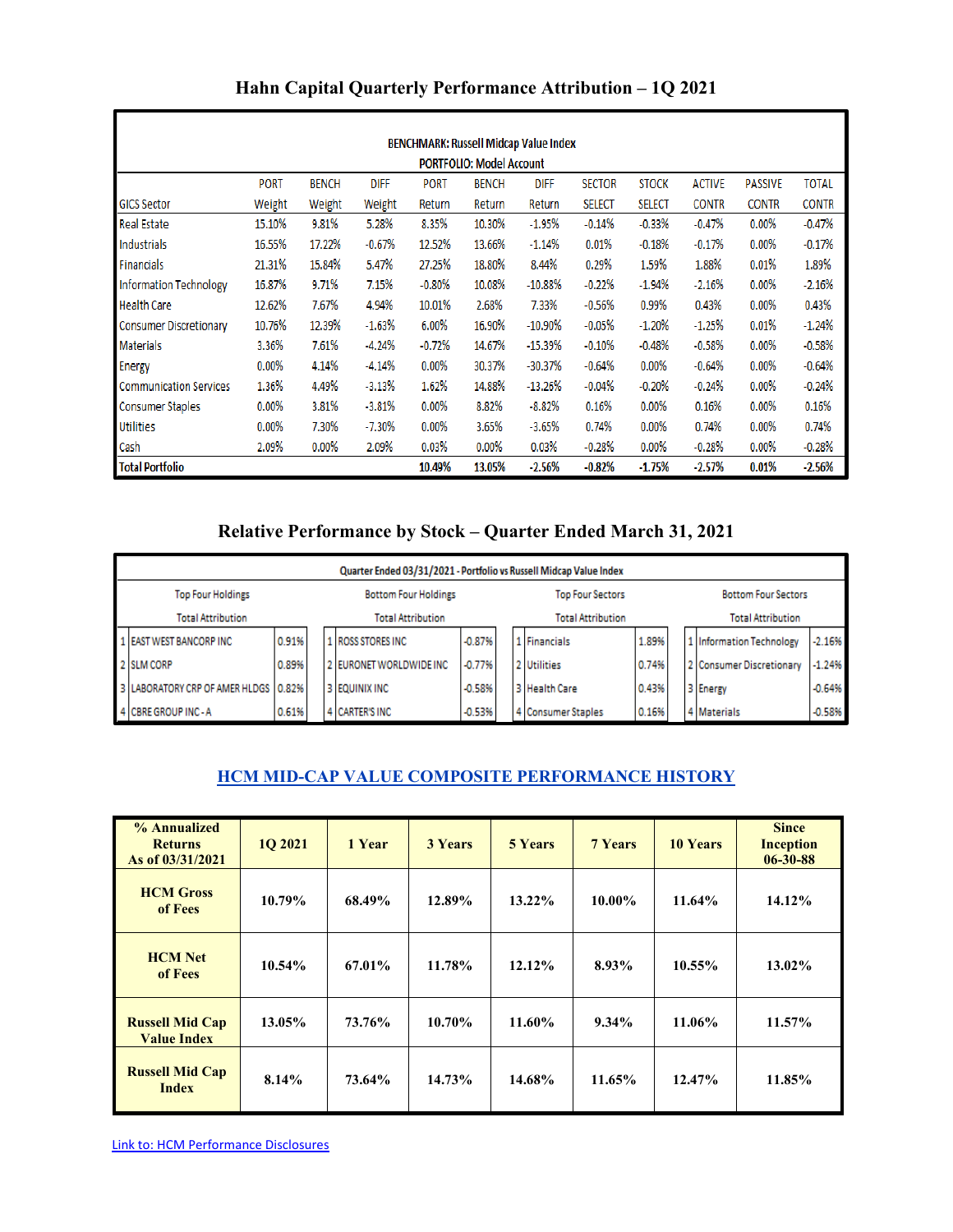### **PORTFOLIO ACTIVITY**

#### **New Positions**

**SBA Communications Corp. (SBAC)** – We initiated a position in SBA Communications during the quarter. SBA Communications (SBAC) is a tower REIT which owns and operates wireless communications towers mainly in the U.S. SBAC leases antenna space on its multi-tenant towers to major wireless service providers under long-term contracts with annual escalators. The longterm and repetitive nature of the site leasing business (93% of rev.) maintains a stable, recurring cash flow stream with low cyclicality. SBAC is uniquely positioned with a portfolio of towers in exclusive locations servicing high-density metropolitan areas at scale. Tower supply constraints enable SBAC's strong management team to set favorable contract terms and generate strong tower returns. Steady tower cash flows enable management to maintain a strong balance sheet, with slightly higher leverage at investment grade level interest rates.

Looking ahead, SBAC stands to benefit from a 5- to 10-year 5G network buildout. Domestic demand will be driven by spectrum auctions, site upgrades and new leases as major wireless carriers invest in 5G infrastructure and technology. The latest C-band auction has already spurred broad 5G network investment activity. In addition, Dish is slated to build its own 5G network as part of the T-Mobile/Sprint merger agreement. International demand is expected to recover and grow as wireless infrastructure continues to improve and expand. We expect these secular growth drivers to amplify SBAC's resilient and consistent business model, resulting in topline, margin and valuation expansion over time.

#### **Positions Increased**

There were no positions increased during the quarter.

#### **Positions Reduced**

**Keysight Technologies (KEYS)** – We reduced our position in Keysight during the quarter as the position size approached our 5% limit. Keysight has been on a multi-year run of outperformance relative to the market due to the global roll-out of 5G infrastructure and associated wireless carrier investments in many of the tools provided by Keysight to manage the quality and integrity of this mission critical technology moving forward. Keysight has had solid results with several significant acquisitions, adding capabilities to its core business of providing tools and software to analyze wireless communications and radio frequency semiconductor design and performance. Keysight has done an admirable job investing in these businesses to create long-term market advantage and technological superiority over its peers. The really great news is that 5G-related investment and the "electronification" of the automobile likely won't peak for another 5-7 years, providing Keysight with an exceptional demand tailwind to its impressive portfolio of customer solutions.

**SLM Corp. (SLM)** – We reduced our position in Sallie Mae as the position size approached our 5% limit. Sallie Mae, despite a challenging interest rate environment, has continued to execute its business model at a very high level. It has gained market share in each of the eight quarters during which we have owned it and is the *de facto* gold standard in private higher education lending.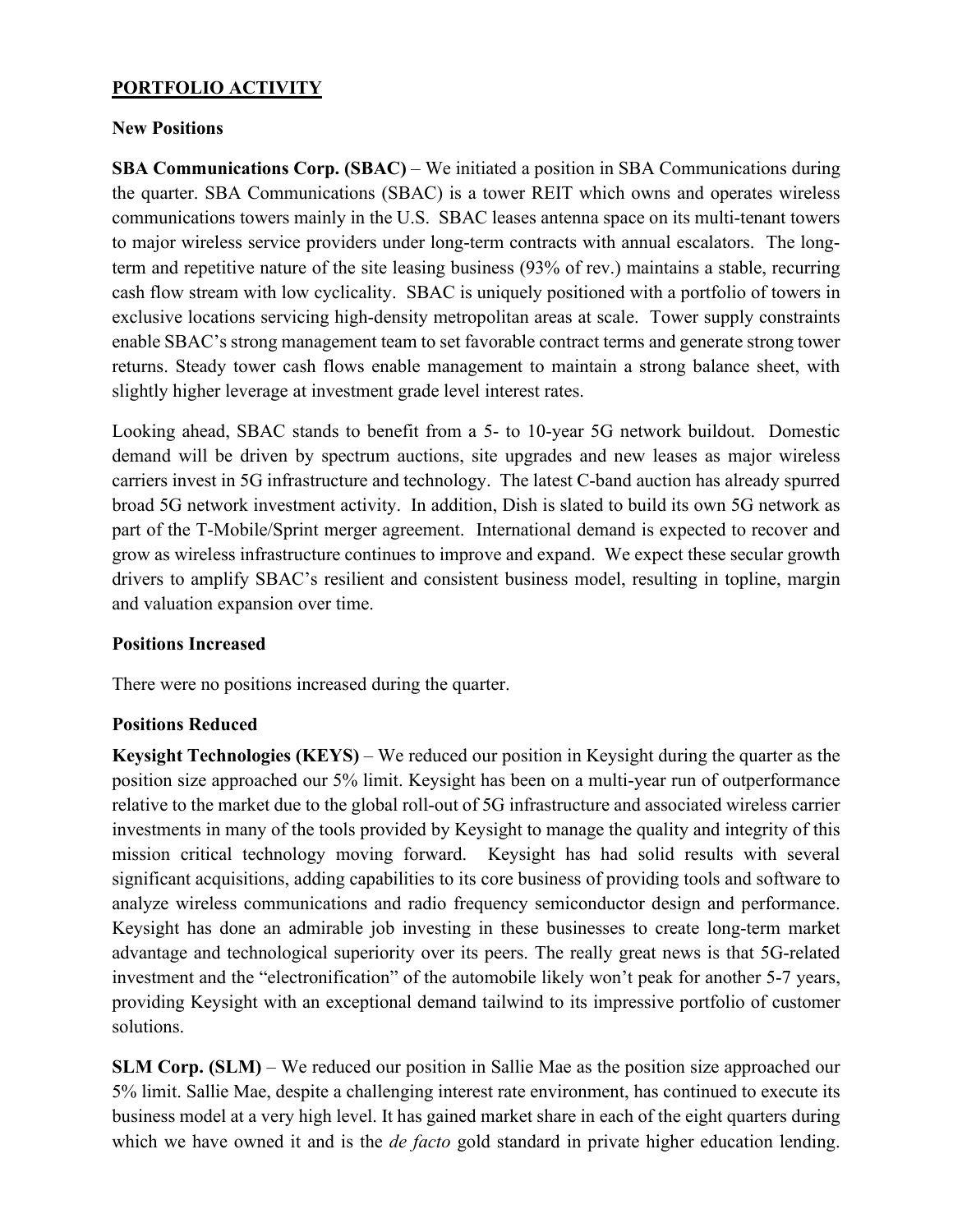Combined with savvy management of its balance sheet and opportunistic share repurchases, book value has compounded at a double-digit pace, and the company retains one of the highest return on equity metrics for any net interest margin lender we follow. We have more than doubled our money in a little more than two years into holding this company.

**Albemarle Corp. (ALB)** – We reduced our position in Albemarle in order to lock in some profits on this extraordinarily volatile investment. Albemarle is the world's leading producer of battery grade lithium and is in an absolutely vital spot in the future of the "green" supply chain. If the very aggressive electric vehicle penetration targets of the future are to be met, Albemarle will be required to ramp up lithium production to a multiple of its current rate, presenting a very attractive long-term investment case for the company. The short-term volatility in lithium prices has presented a headwind, however, and the stock will likely continue to be volatile in the near- to intermediate term. We opportunistically reduced the position and will continue to trade this position more aggressively than most others in our portfolio.

**First Republic Bank (FRC)** – We reduced our position in First Republic as its premium valuation among bank stocks argued for a more normalized position relative to our longstanding overweight. First Republic has appreciated in value more than 5-fold over our 9+-year holding period and is now the premier private bank in the United States by any measure. Its credit quality metrics remain the industry gold standard and it continues to grow its asset base at the mid-teens percentage, despite the fact that it is now one of the top ten banks in the country by assets.

**East West Bank Corporation (EWBC)** – We reduced our position in East West Bank as the position approached our 5% position limit. East West continued to cement its position as the number one bank in the country servicing Asian and Asian American customers. East West boasts a strong balance sheet, top decile asset growth and most importantly, a defensible niche in the banking industry among a customer group that is outgrowing the rest of the population.

With a less challenging yield curve environment and excellent credit quality, we continue to expect East West to perform at a high level for years to come.

#### **Positions Sold**

There were no positions sold during the quarter.

#### **Outlook**

In terms of what could derail our thesis (of a very favorable equity investing backdrop), we believe the single biggest risk is that something unsettles the bond market, as suggested by the Yield Gap versus the 10 Year Treasury in the table below. Were that to occur, valuations could prove quite challenging. What could do that? Most likely it would be a potential misstep by the Federal Reserve, or one of its global peers around tapering in the second half of this year. Another risk could be if inflation increased faster than the market currently anticipates. We don't see either the Fed making a policy mistake or inflation running rampant as a substantial risk in the near-term.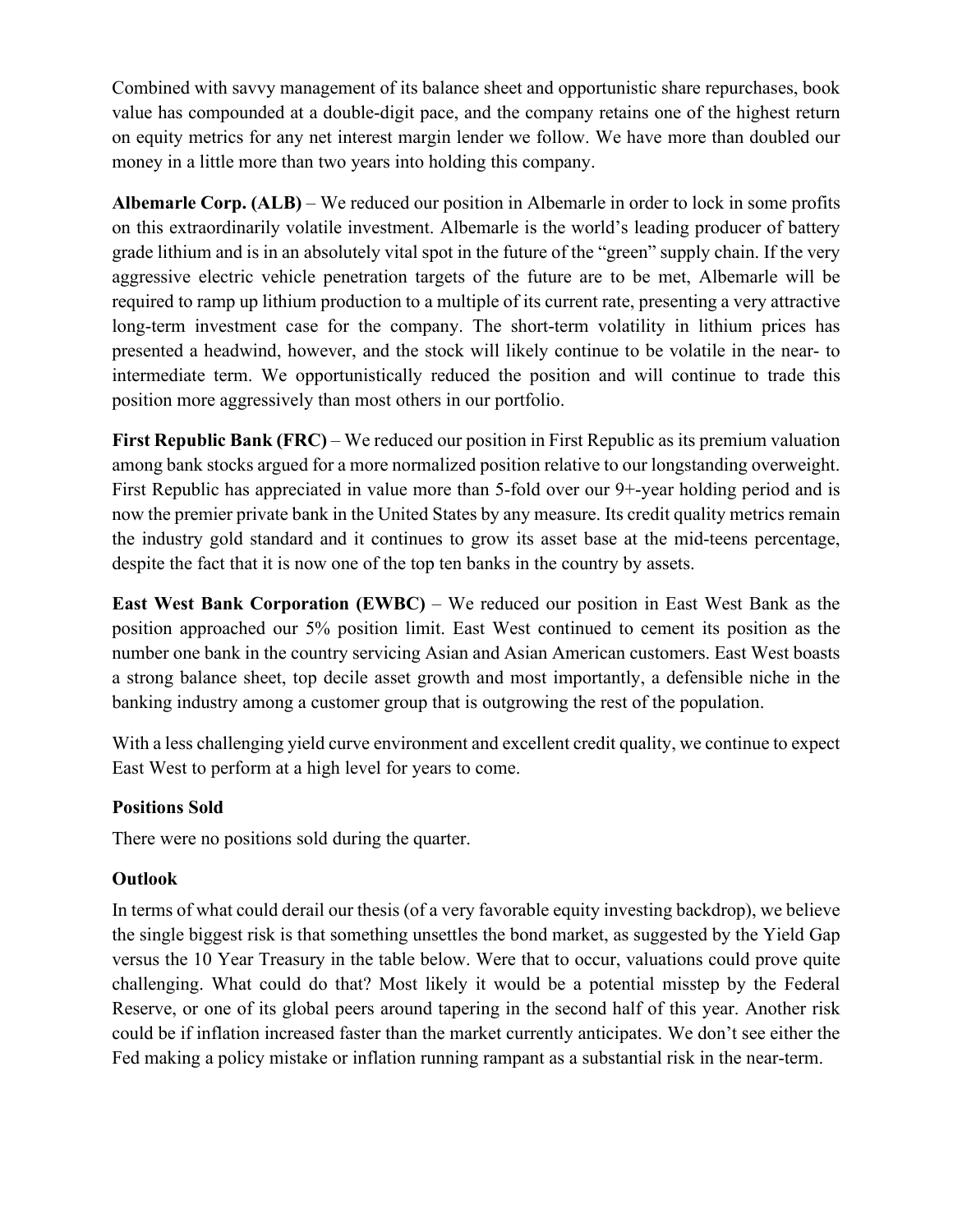|                                | <b>S&amp;P 500 AGGREGATE INDEX</b> |                                      |  |  |  |  |
|--------------------------------|------------------------------------|--------------------------------------|--|--|--|--|
| <b>VALUATION METRIC</b>        | <b>CURRENT</b>                     | <b>HISTORIC</b><br><b>PERCENTILE</b> |  |  |  |  |
| U.S. MARKET CAP/GDP            | 239%                               | 100%                                 |  |  |  |  |
| <b>EV/SALES</b>                | 3.0X                               | 100%                                 |  |  |  |  |
| EV/EBITDA                      | 15.9X                              | 100%                                 |  |  |  |  |
| FORWARD P/E                    | 22.3X                              | 96%                                  |  |  |  |  |
| <b>CASH FLOW YIELD</b>         | 6.1%                               | 93%                                  |  |  |  |  |
| PRICE/BOOK                     | 3 9 X                              | 92%                                  |  |  |  |  |
| <b>CYCLICALLY ADJUSTED P/E</b> | 29.0X                              | 91%                                  |  |  |  |  |
| FREE CASH FLOW YIELD           | 3.8%                               | 60%                                  |  |  |  |  |
| YIELD GAP VS. 10-YEAR UST      | 367 Basis Points                   | 37%                                  |  |  |  |  |
| <b>MEDIAN METRIC</b>           |                                    | 92%                                  |  |  |  |  |

**Source: S&P Global, data since 1976.**

Are there areas of the market that appear frothy or overvalued? Yes, as we have discussed in past newsletters, software and a few other technology industry valuations are, even in the current low interest rate environment, absurd. The SPAC market is a classic investment bubble with \$37.5 billion of capital raised in the first quarter of 2021 alone (see chart below). That capital will be chasing already richly valued private companies in a growing arms war with the IPO market and private equity sponsors. Are financial conditions too attractive in the current environment? We would argue that there aren't enough unicorns to go around for even a small portion of SPACs to turn out well for their investors, but time will tell the story and we remain skeptical.